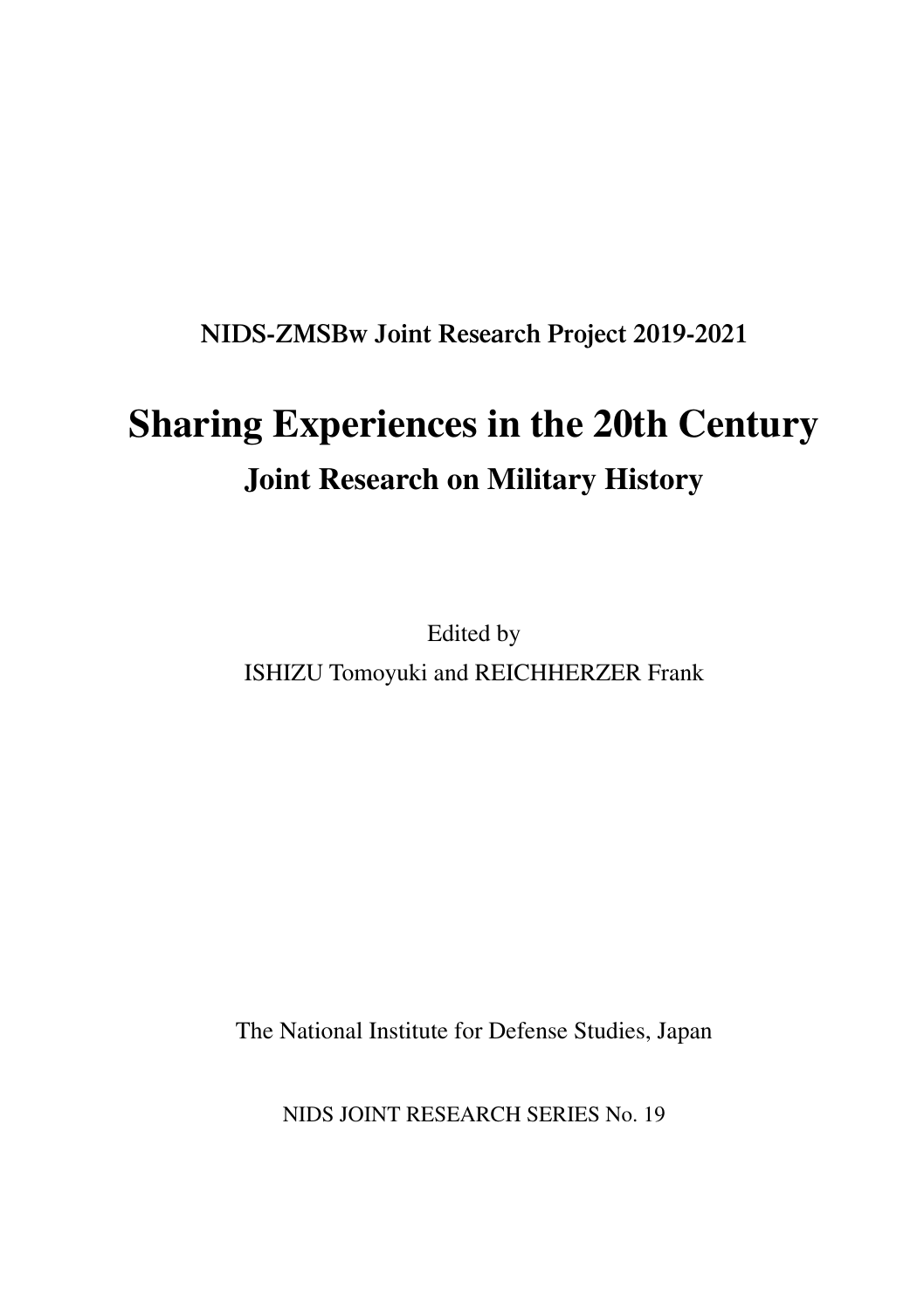Published by: The National Institute for Defense Studies, Japan 5-1, Ichigaya-Honmuracho, Shinjuku-ku, Tokyo 162-8802, Japan Phone: +81-3-3260-3011 Fax: +81-3-3260-3034 Website: http://www.nids.mod.go.jp

ISBN: 978-4-86482-104-9

The views expressed in this publication are solely those of the authors, and do not represent those of the institution or government thereof.

Copyright © 2022 The National Institute for Defense Studies

All rights reserved. No part of this publication may be reproduced, stored in a retrieval system or be transmitted in any form or by any means (electronic, mechanical, photocopying, recording or otherwise) without the written permission from the publisher.

Printed by INTERBOOKS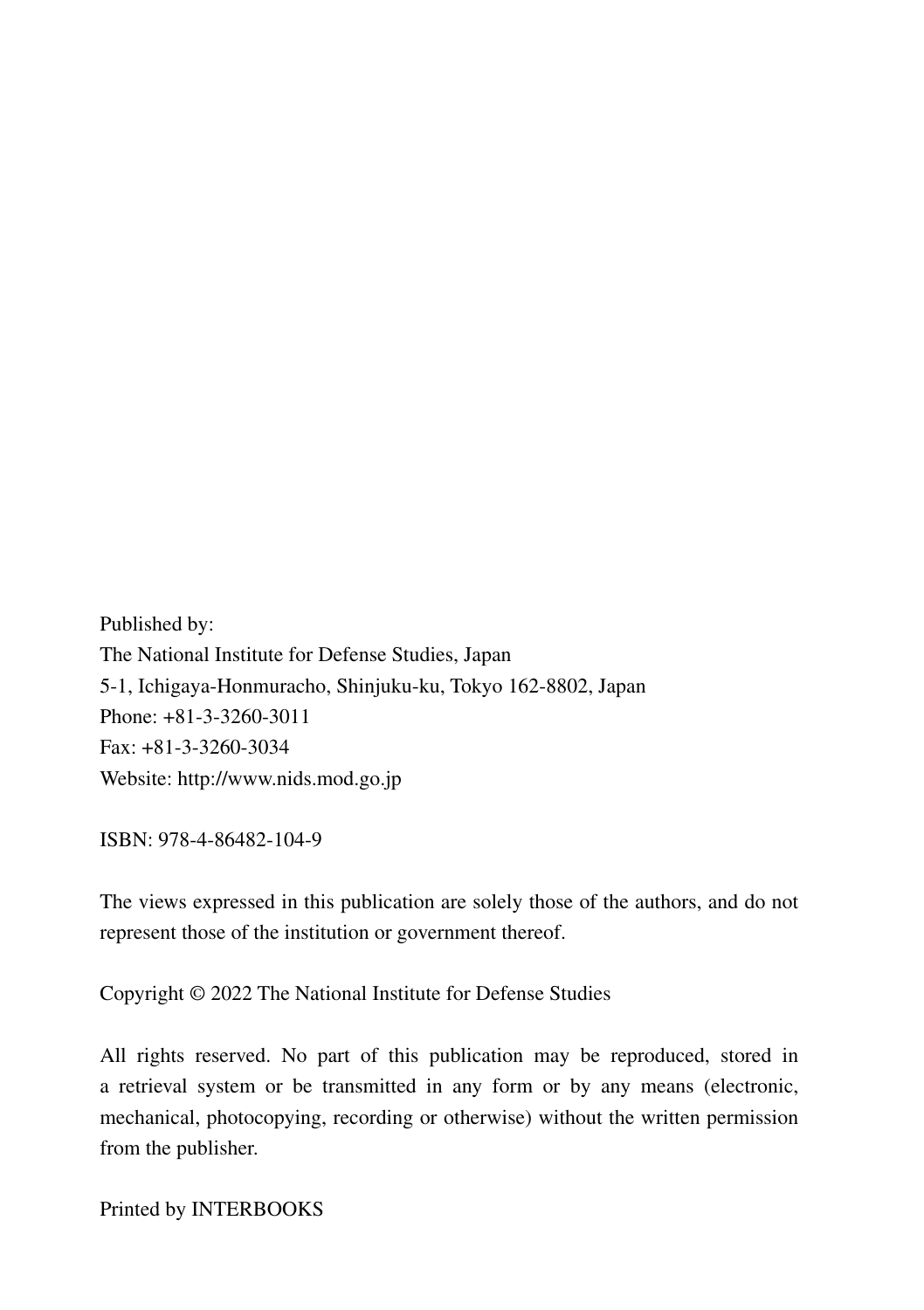## **Contents**

| <b>Section I. The First World War and its Influences</b>                                                                     |
|------------------------------------------------------------------------------------------------------------------------------|
| 'Bellification'<br>War, Military, Society and Knowledge in the Age of World Wars (and<br>beyond)<br><b>REICHHERZER Frank</b> |
| German Naval Strategy in World War I and World War II<br><b>EPKENHANS Michael</b>                                            |
| Japan and the First World War<br><b>ISHIZU</b> Tomoyuki                                                                      |
| The impact of WW I on the tactical development of the<br><b>Imperial Japanese Army</b><br><b>ABE</b> Shohei                  |
| Der Stahlhelm - League of Frontline Soldiers.<br>A right-wing movement in 20th century Germany<br><b>WERBERG</b> Dennis      |
| <b>Section II. The Second World War and Strategy</b>                                                                         |
| <b>Undecided Decision: Japan's "Northbound" and Richard Sorge Spy</b><br>Ring in 1941<br><b>SHIMIZU Ryotaro</b>              |